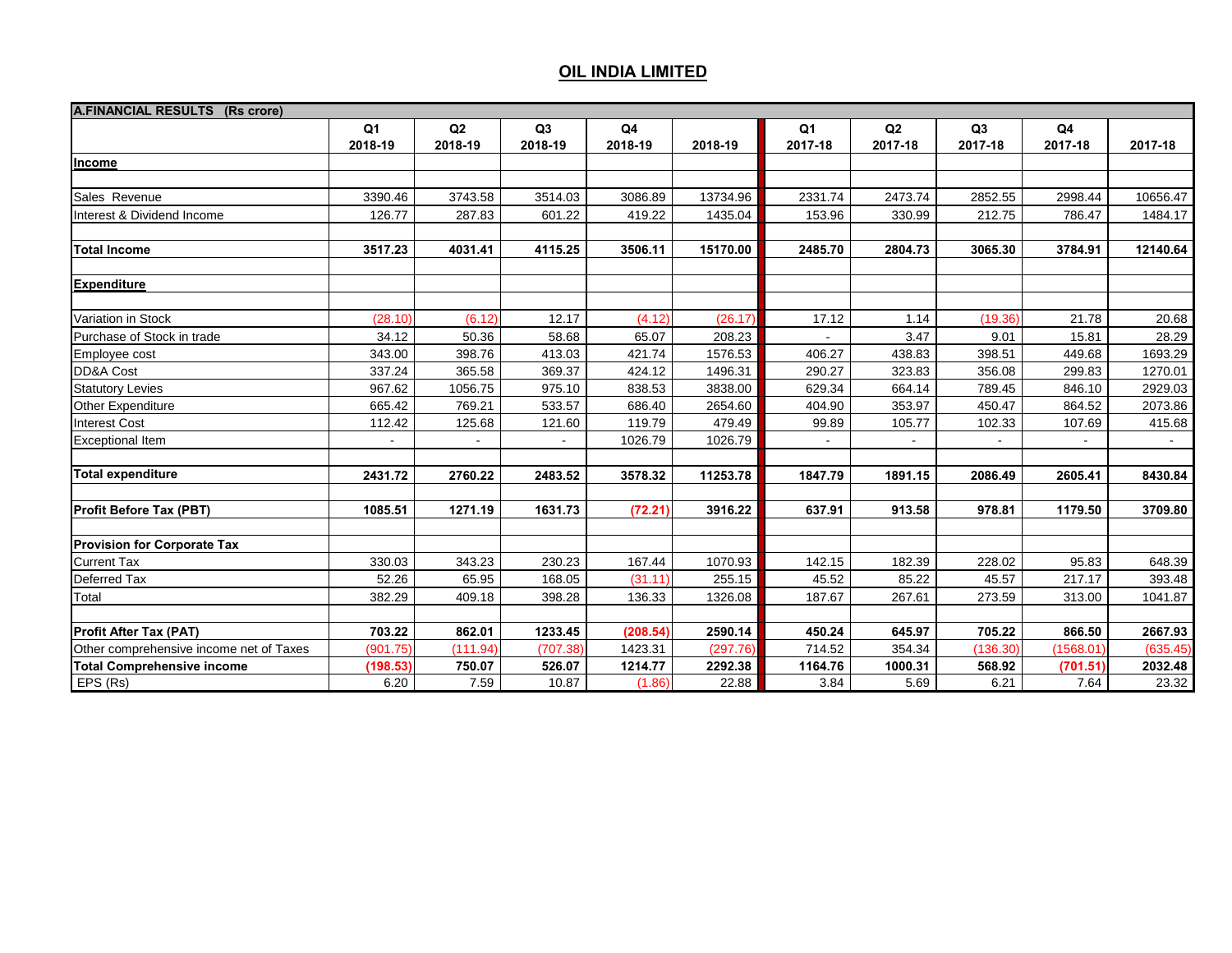| <b>B.PHYSICAL QTY</b> |               |               |               |               |         |               |               |                           |               |         |
|-----------------------|---------------|---------------|---------------|---------------|---------|---------------|---------------|---------------------------|---------------|---------|
|                       | Q1<br>2018-19 | Q2<br>2018-19 | Q3<br>2018-19 | Q4<br>2018-19 | 2018-19 | Q1<br>2017-18 | Q2<br>2017-18 | Q <sub>3</sub><br>2017-18 | Q4<br>2017-18 | 2017-18 |
| 1. Production         |               |               |               |               |         |               |               |                           |               |         |
| Crude Oil (MMT)       |               |               |               |               |         |               |               |                           |               |         |
| - OIL                 | 0.836         | 0.849         | 0.831         | 0.776         | 3.292   | 0.838         | 0.852         | 0.853                     | 0.828         | 3.371   |
| - JV                  | 0.004         | 0.003         | 0.003         | 0.004         | 0.014   | 0.004         | 0.005         | 0.004                     | 0.004         | 0.017   |
| Condensate            | 0.004         | 0.004         | 0.004         | 0.005         | 0.017   | 0.002         | 0.002         | 0.002                     | 0.000         | 0.006   |
| Total (incl. JV)      | 0.844         | 0.856         | 0.838         | 0.785         | 3.323   | 0.844         | 0.859         | 0.859                     | 0.832         | 3.394   |
| Gas (BCM)             |               |               |               |               |         |               |               |                           |               |         |
| $-$ OIL               | 0.670         | 0.696         | 0.695         | 0.661         | 2.722   | 0.724         | 0.764         | 0.708                     | 0.685         | 2.881   |
| - JV                  | 0.026         | 0.038         | 0.037         | 0.042         | 0.143   | 0.000         | 0.001         | 0.005                     | 0.007         | 0.013   |
| Total (incl. JV)      | 0.696         | 0.734         | 0.732         | 0.703         | 2.865   | 0.724         | 0.765         | 0.713                     | 0.691         | 2.894   |
| O+OEG (MMT)           | 1.540         | 1.590         | 1.570         | 1.488         | 6.188   | 1.568         | 1.624         | 1.572                     | 1.523         | 6.288   |
| LPG (TMT)             | 7.902         | 8.823         | 7.818         | 9.187         | 33.730  | 5.300         | 9.381         | 9.926                     | 9.503         | 34.110  |
| 2.Sales               |               |               |               |               |         |               |               |                           |               |         |
| Crude Oil (MMT)       |               |               |               |               |         |               |               |                           |               |         |
| - OIL                 | 0.804         | 0.826         | 0.808         | 0.770         | 3.208   | 0.812         | 0.838         | 0.828                     | 0.824         | 3.302   |
| - JV                  | 0.004         | 0.003         | 0.003         | 0.004         | 0.014   | 0.004         | 0.005         | 0.004                     | 0.004         | 0.017   |
| Condensate            | 0.003         | 0.002         | 0.003         | 0.003         | 0.011   | 0.002         | 0.002         | 0.002                     | 0.002         | 0.008   |
| Total (incl. JV)      | 0.811         | 0.831         | 0.814         | 0.777         | 3.233   | 0.818         | 0.845         | 0.834                     | 0.830         | 3.327   |
| Gas Sales (BCM)       |               |               |               |               |         |               |               |                           |               |         |
| $-$ OIL               | 0.581         | 0.622         | 0.623         | 0.594         | 2.420   | 0.595         | 0.633         | 0.598                     | 0.577         | 2.403   |
| - JV                  | 0.016         | 0.023         | 0.023         | 0.026         | 0.088   | 0.000         | 0.001         | 0.005                     | 0.006         | 0.012   |
| Total (incl. JV)      | 0.597         | 0.645         | 0.646         | 0.620         | 2.508   | 0.595         | 0.634         | 0.603                     | 0.583         | 2.415   |
| LPG (TMT)             | 8.035         | 8.580         | 8.059         | 9.020         | 33.694  | 4.821         | 9.699         | 9.861                     | 9.475         | 33.856  |
|                       |               |               |               |               |         |               |               |                           |               |         |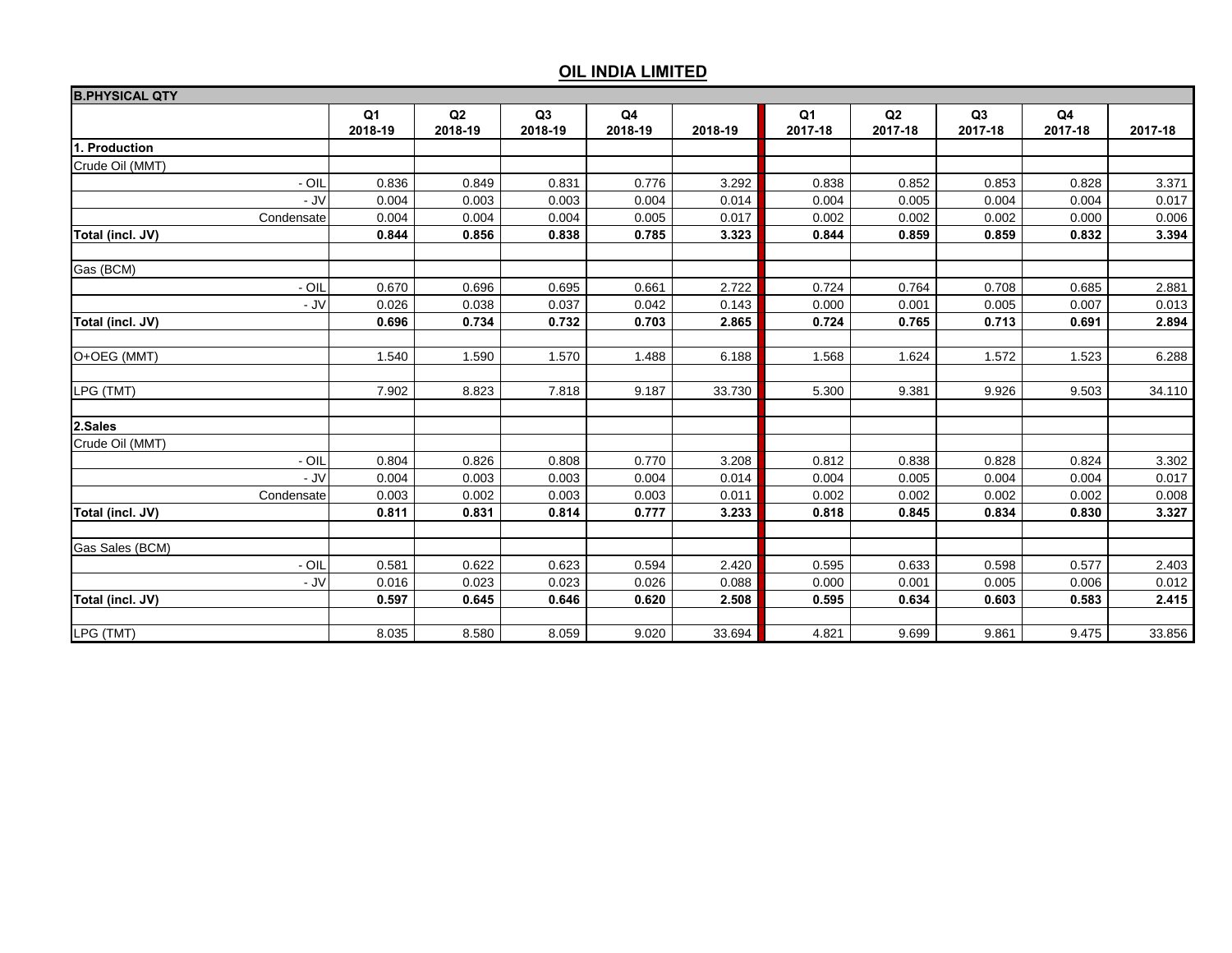| <b>C. FINANCIAL FIGURES (Rs crore)</b> |                           |               |               |               |          |                           |               |               |               |          |
|----------------------------------------|---------------------------|---------------|---------------|---------------|----------|---------------------------|---------------|---------------|---------------|----------|
|                                        | Q <sub>1</sub><br>2018-19 | Q2<br>2018-19 | Q3<br>2018-19 | Q4<br>2018-19 | 2018-19  | Q <sub>1</sub><br>2017-18 | Q2<br>2017-18 | Q3<br>2017-18 | Q4<br>2017-18 | 2017-18  |
| Crude Oil Sales                        |                           |               |               |               |          |                           |               |               |               |          |
| - Excl JV                              | 2755.90                   | 3017.70       | 2755.62       | 2381.85       | 10911.07 | 1799.11                   | 1918.28       | 2265.07       | 2446.73       | 8429.19  |
| -JV                                    | 11.38                     | 11.14         | 12.92         | 9.50          | 44.94    | 9.46                      | 9.21          | 8.72          | 10.43         | 37.82    |
| Total (incl. JV)                       | 2767.28                   | 3028.84       | 2768.54       | 2391.35       | 10956.01 | 1808.57                   | 1927.49       | 2273.79       | 2457.16       | 8467.01  |
| <b>Gas Sales</b>                       |                           |               |               |               |          |                           |               |               |               |          |
| - Excl JV                              | 351.99                    | 393.24        | 452.03        | 424.65        | 1621.91  | 296.07                    | 305.15        | 326.73        | 314.97        | 1242.92  |
| -JV                                    | 12.62                     | 18.64         | 21.71         | 24.08         | 77.05    | 0.00                      | 0.67          | 3.24          | 4.95          | 8.86     |
| Total (incl. JV)                       | 364.61                    | 411.88        | 473.74        | 448.73        | 1698.96  | 296.07                    | 305.82        | 329.97        | 319.92        | 1251.78  |
| <b>LPG</b>                             | 28.31                     | 40.85         | 39.74         | 32.63         | 141.53   | 17.91                     | 27.84         | 38.06         | 37.07         | 120.88   |
| Condensate                             | 10.51                     | 11.46         | 8.83          | 8.84          | 39.64    | 7.09                      | 7.08          | 10.15         | 8.51          | 32.83    |
| <b>Transportation Income</b>           | 89.82                     | 99.70         | 100.95        | 74.87         | 365.34   | 96.64                     | 93.17         | 100.46        | 75.31         | 365.58   |
| Total Excl. JV                         | 128.64                    | 152.01        | 149.52        | 116.34        | 546.51   | 121.64                    | 128.09        | 148.67        | 120.89        | 519.29   |
| JV Share                               | 0.00                      | 0.00          | 0.00          | 0.00          | 0.00     | 0.00                      | 0.00          | 0.00          | 0.00          | 0.00     |
| Total Incl. JV                         | 128.64                    | 152.01        | 149.52        | 116.34        | 546.51   | 121.64                    | 128.09        | 148.67        | 120.89        | 519.29   |
| Income from Renewable resources        | 41.44                     | 53.47         | 17.59         | 32.04         | 144.54   | 40.69                     | 39.28         | 16.86         | 19.73         | 116.56   |
| Income from OFC Fibre Leasing          | 3.51                      | 3.50          | 2.94          | 3.94          | 13.89    | 3.27                      | 3.25          | 3.25          | 3.50          | 13.27    |
| <b>Sale Revenue</b>                    | 3305.48                   | 3649.70       | 3412.33       | 2992.40       | 13359.91 | 2270.24                   | 2403.93       | 2772.54       | 2921.20       | 10367.91 |
| Claim towards Natural Gas Subsidy      | 78.47                     | 89.46         | 100.19        | 92.12         | 360.24   | 58.02                     | 67.72         | 78.37         | 75.46         | 279.57   |
| Income from Services                   | 6.51                      | 4.42          | 1.51          | 2.37          | 14.81    | 3.48                      | 2.09          | 1.64          | 1.78          | 8.99     |
| <b>Other Operating Income</b>          | 84.98                     | 93.88         | 101.70        | 94.49         | 375.05   | 61.50                     | 69.81         | 80.01         | 77.24         | 288.56   |
|                                        |                           |               |               |               |          |                           |               |               |               |          |
| <b>Revenue from operations</b>         | 3390.46                   | 3743.58       | 3514.03       | 3086.89       | 13734.96 | 2331.74                   | 2473.74       | 2852.55       | 2998.44       | 10656.47 |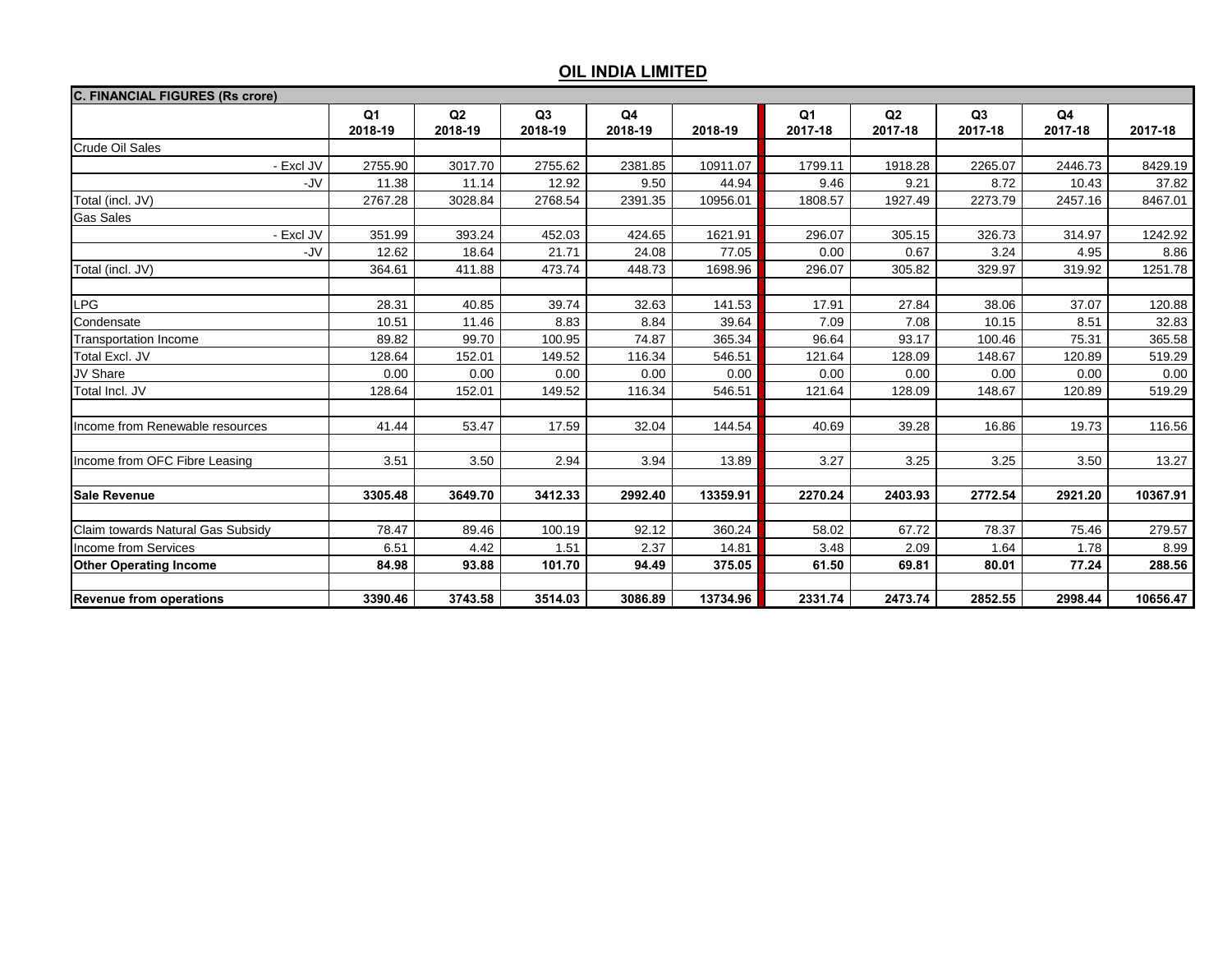| D. DDA COST (Rs crore)                 |                |         |         |         |         |                |         |         |                |         |
|----------------------------------------|----------------|---------|---------|---------|---------|----------------|---------|---------|----------------|---------|
|                                        | Q <sub>1</sub> | Q2      | Q3      | Q4      |         | Q <sub>1</sub> | Q2      | Q3      | Q <sub>4</sub> |         |
|                                        | 2018-19        | 2018-19 | 2018-19 | 2018-19 | 2018-19 | 2017-18        | 2017-18 | 2017-18 | 2017-18        | 2017-18 |
|                                        |                |         |         |         |         |                |         |         |                |         |
| Depreciation                           | 95.95          | 102.57  | 103.27  | 102.30  | 404.09  | 54.45          | 61.17   | 83.66   | 130.11         | 329.39  |
| Depletion                              | 236.55         | 258.16  | 261.28  | 317.14  | 1073.13 | 232.16         | 258.85  | 268.82  | 160.99         | 920.82  |
| Amortization                           | 4.74           | 4.85    | 4.82    | 4.68    | 19.09   | 3.66           | 3.81    | 3.60    | 8.73           | 19.80   |
| <b>Total</b>                           | 337.24         | 365.58  | 369.37  | 424.12  | 1496.31 | 290.27         | 323.83  | 356.08  | 299.83         | 1270.01 |
|                                        |                |         |         |         |         |                |         |         |                |         |
| <b>E. STATUTORY LEVIES (Rs crore)</b>  |                |         |         |         |         |                |         |         |                |         |
| Royalty                                | 497.41         | 540.62  | 503.47  | 429.57  | 1971.07 | 322.39         | 337.09  | 404.20  | 430.26         | 1493.94 |
| Cess                                   | 470.21         | 516.13  | 471.63  | 408.96  | 1866.93 | 306.95         | 327.05  | 385.25  | 415.84         | 1435.09 |
| <b>Total</b>                           | 967.62         | 1056.75 | 975.10  | 838.53  | 3838.00 | 629.34         | 664.14  | 789.45  | 846.10         | 2929.03 |
|                                        |                |         |         |         |         |                |         |         |                |         |
| <b>Royalty</b>                         |                |         |         |         |         |                |         |         |                |         |
| Onshore                                |                |         |         |         |         |                |         |         |                |         |
| - Crude Oil                            | 457.60         | 496.00  | 451.90  | 381.17  | 1786.67 | 290.05         | 302.93  | 366.70  | 394.20         | 1353.88 |
| - Natural Gas                          | 39.81          | 44.62   | 51.57   | 48.40   | 184.40  | 32.34          | 34.16   | 37.50   | 36.06          | 140.06  |
| <b>Total</b>                           | 497.41         | 540.62  | 503.47  | 429.57  | 1971.07 | 322.39         | 337.09  | 404.20  | 430.26         | 1493.94 |
|                                        |                |         |         |         |         |                |         |         |                |         |
| <b>F. OTHER EXPENDITURE (Rs crore)</b> |                |         |         |         |         |                |         |         |                |         |
| Provisions                             | 43.09          | 123.26  | 18.63   | 145.98  | 330.96  | 42.80          | 15.12   | 49.77   | 370.17         | 477.86  |
| Consumption of materials               | 48.18          | 53.08   | 50.64   | 72.39   | 224.29  | 49.12          | 47.25   | 54.96   | 65.19          | 216.52  |
| Cost of support services               | 285.55         | 278.75  | 272.66  | 277.53  | 1114.49 | 205.46         | 194.67  | 248.04  | 278.77         | 926.94  |
| Insurance, rent, CSR, sundry exps.etc. | 169.39         | 270.94  | 148.46  | 154.08  | 742.87  | 59.92          | 73.77   | 47.67   | 81.16          | 262.52  |
| exploration cost written off           | 119.21         | 43.18   | 43.18   | 36.42   | 241.99  | 47.60          | 23.16   | 50.03   | 69.23          | 190.02  |
|                                        |                |         |         |         |         |                |         |         |                |         |
| Total                                  | 665.42         | 769.21  | 533.57  | 686.40  | 2654.60 | 404.90         | 353.97  | 450.47  | 864.52         | 2073.86 |